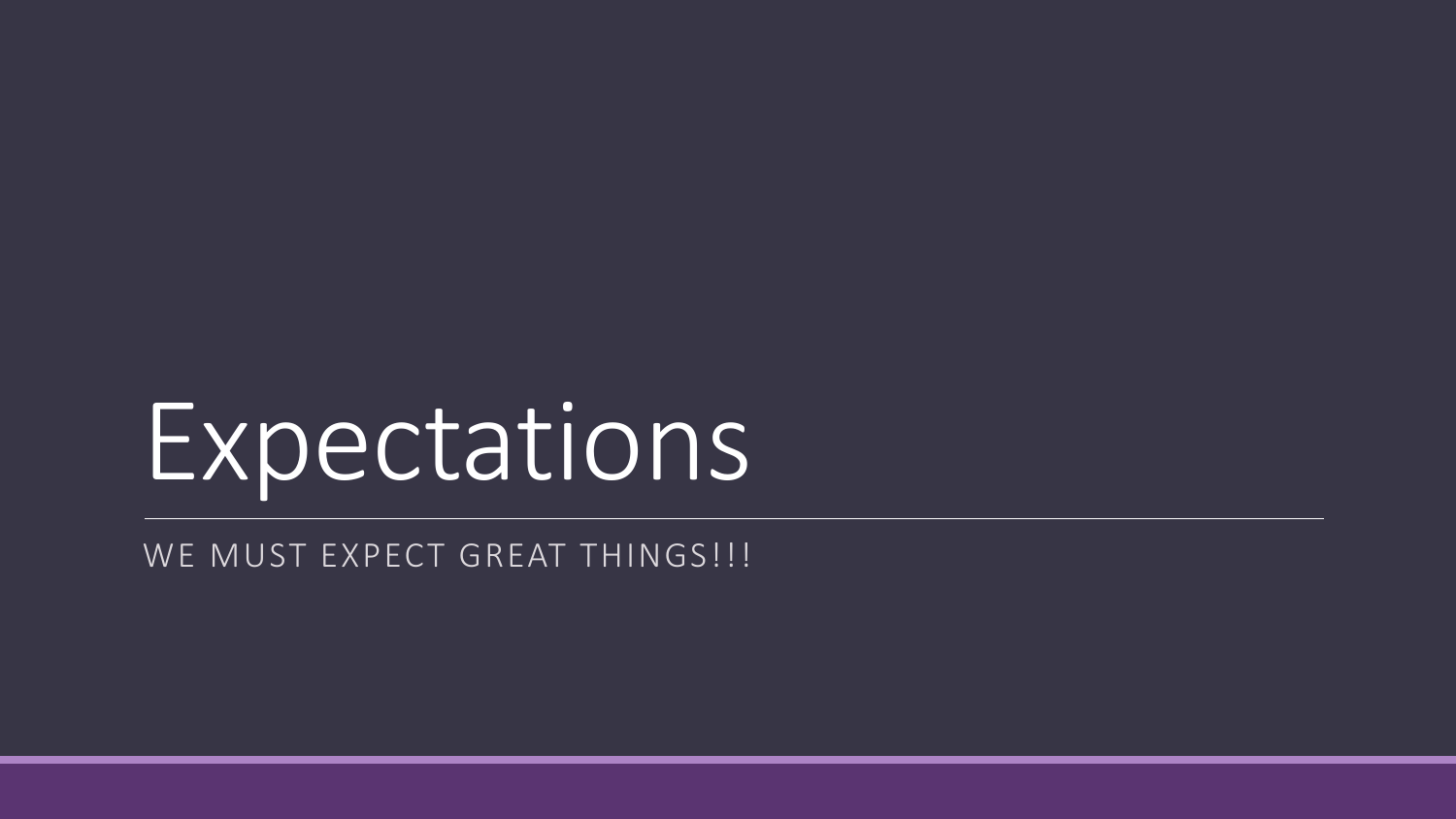# Vision

•We live in a society in which mediocrity is the norm

- People do as little as possible to get by
- If someone is watching they may work harder, but when no one is watching they take the easy way out
- They do not take pride in their work

•Be guarded and have a vision of excellence

- Do not allow yourself to fall into the trap of doing what everyone else does
- •When you have a vision of excellence you do more
	- Than you have to
	- Than is expected of you
	- Than is asked of you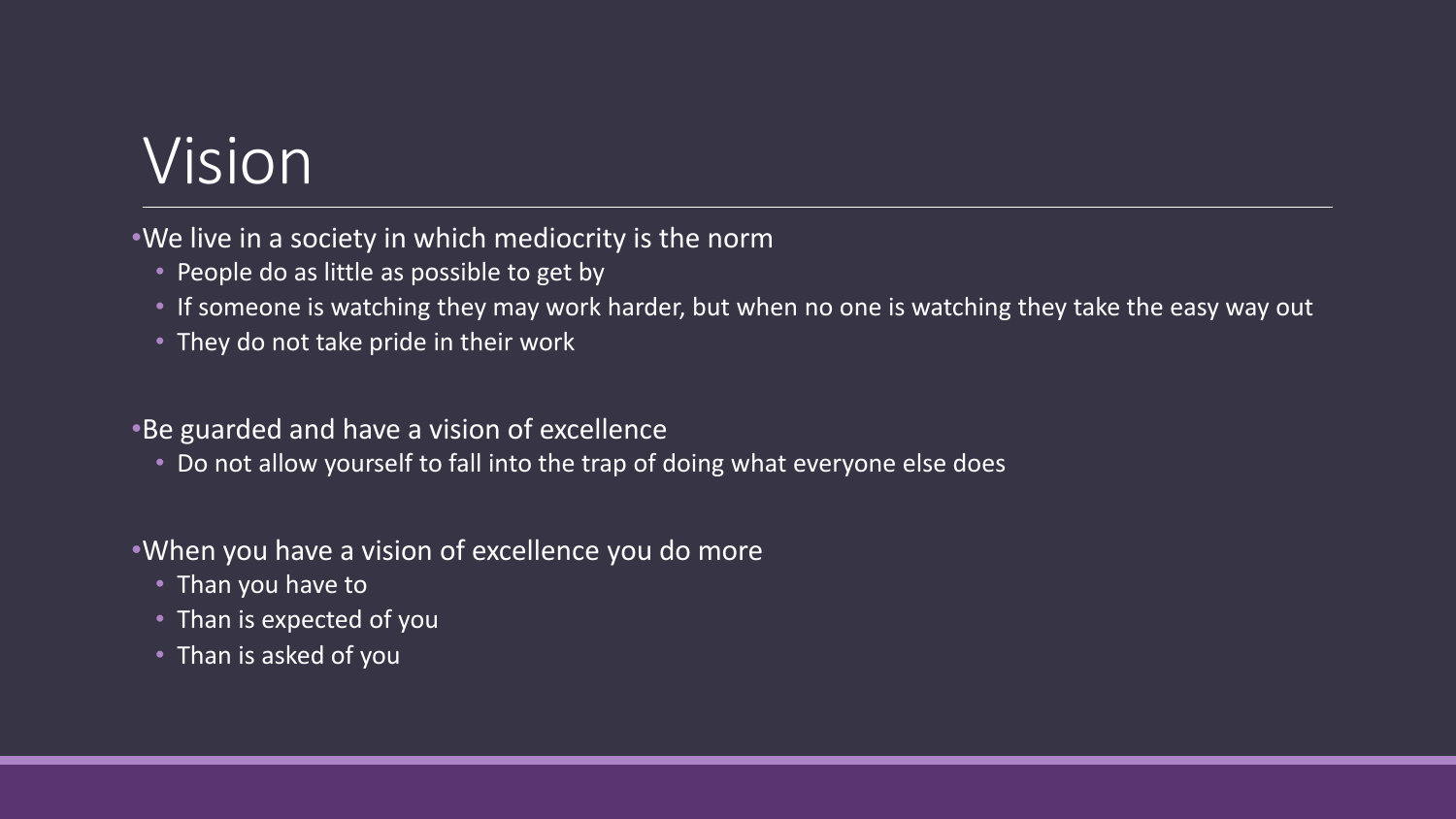# How do I achieve excellence

- •It is all in the daily process
	- •Grow daily
	- •Learn daily
	- •Prepare each day

•When you are ready the right doors will open for you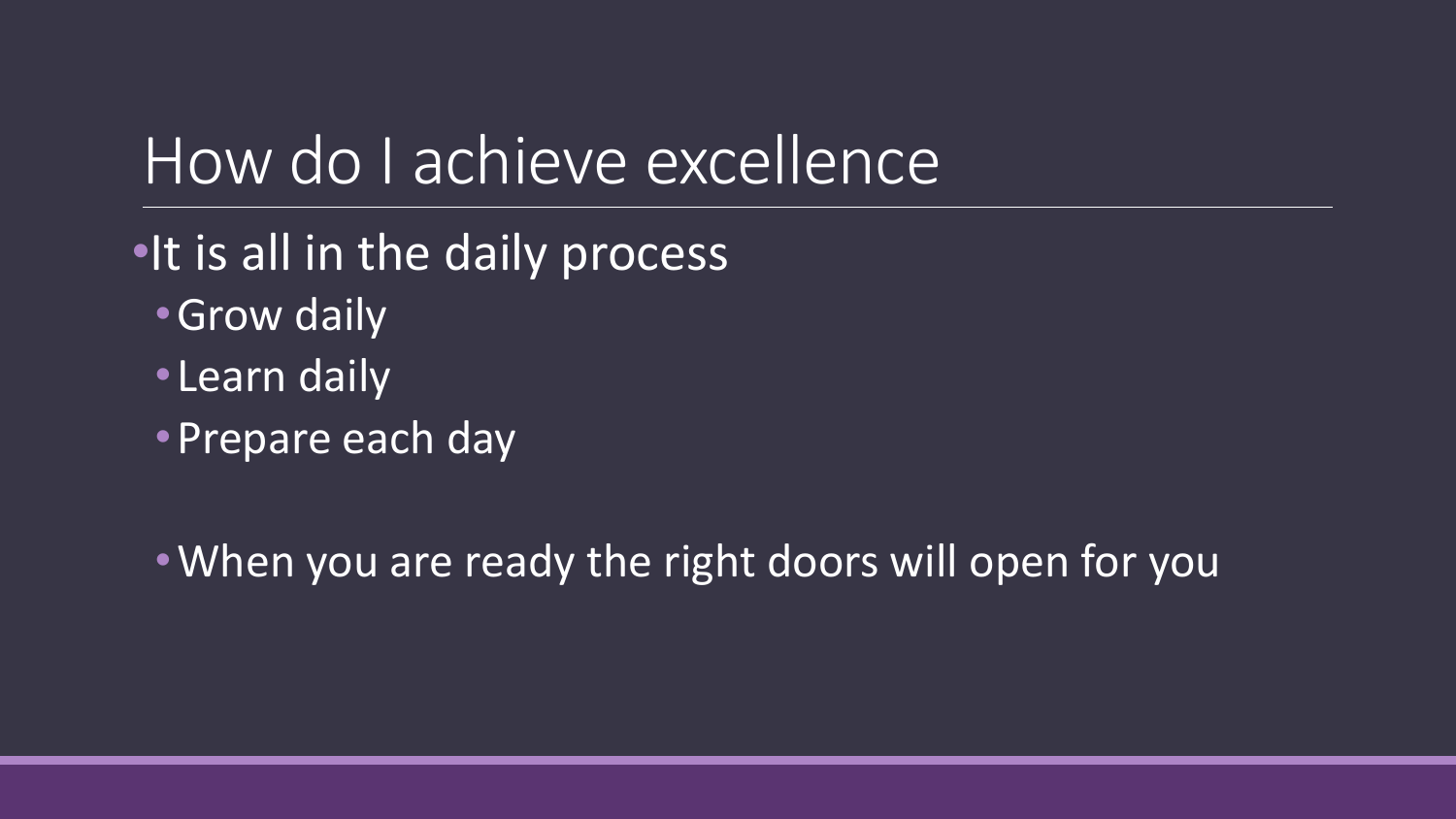### If you are on this team you are not average

- •Just like in life you were not created to
	- Be average
	- •Just get by
	- Get the short end of the stick

•If you are not already, start expecting your plans to work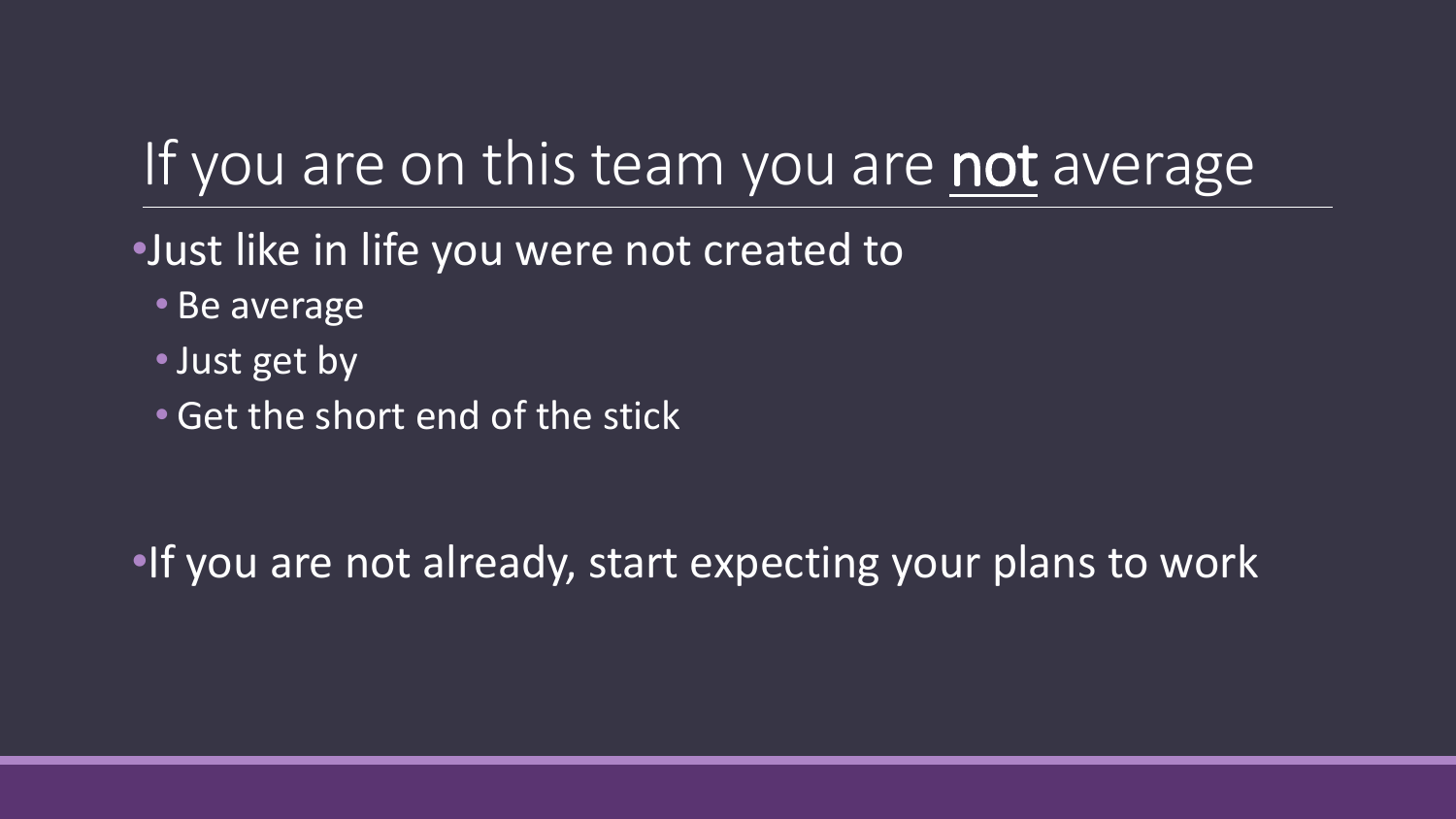# What are your expectations?

#### Take a moment and picture them

- -Be on the wall
- -Post season success
- -Work ethic
- -Leader …

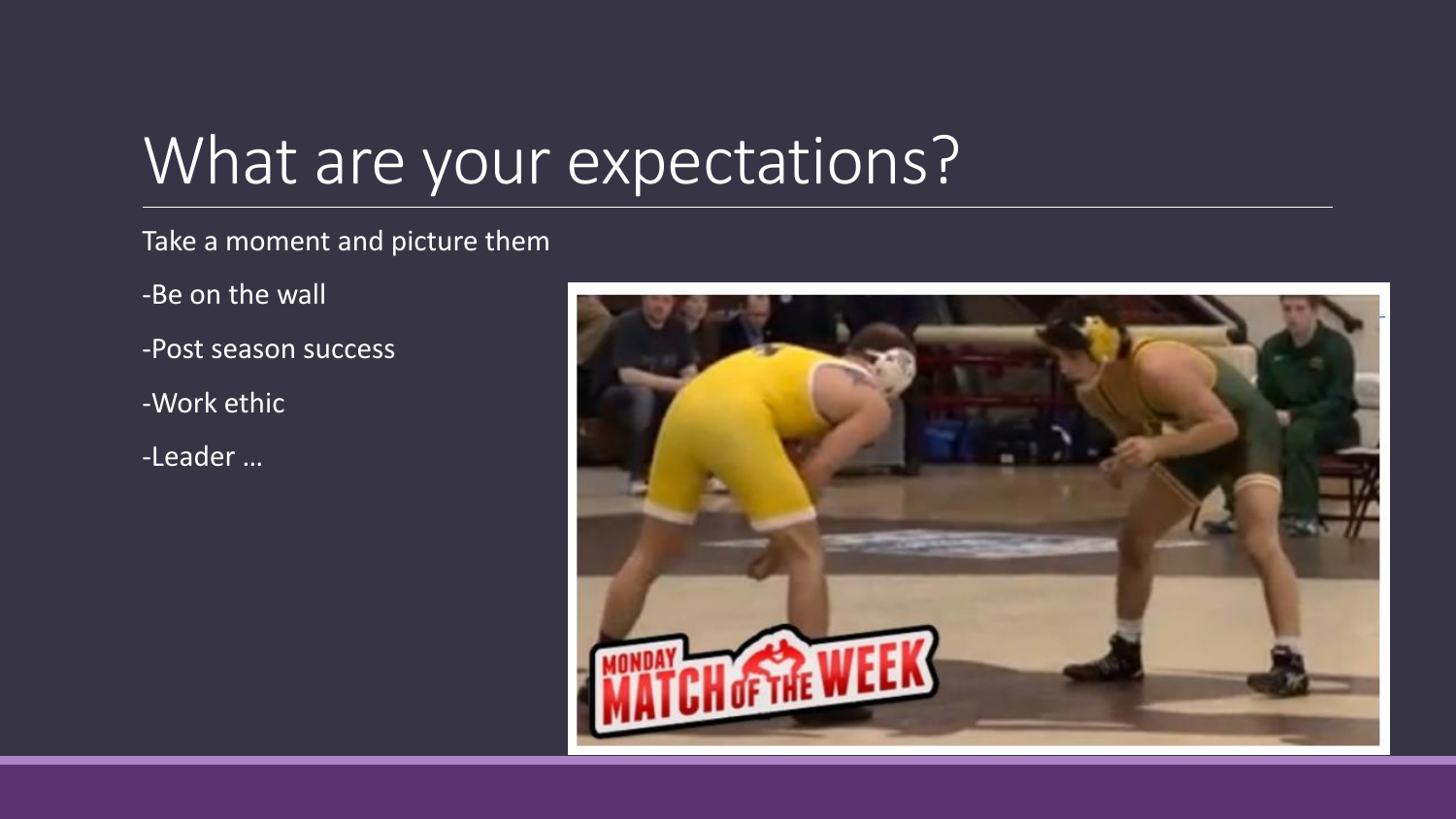# Power of positive thinking

- •Winners develop the quality of expecting good things. You cant be in neutral and expect to reach your full potential.
	- Its not enough to not expect any thing bad, you have to aggressively expect good things
	- You can not go into an environment in neutral, go in filled up already encouraged
- •Research show your mind will negatively gravitate to negative thoughts
	- BE mindful of your thoughts and fuel the positive
		- If you start thinking about an experience of defeat, stop your mind and start remembering a moment of victory
		- Dwelling on defeats/ failures and unfair situations will keep you stuck!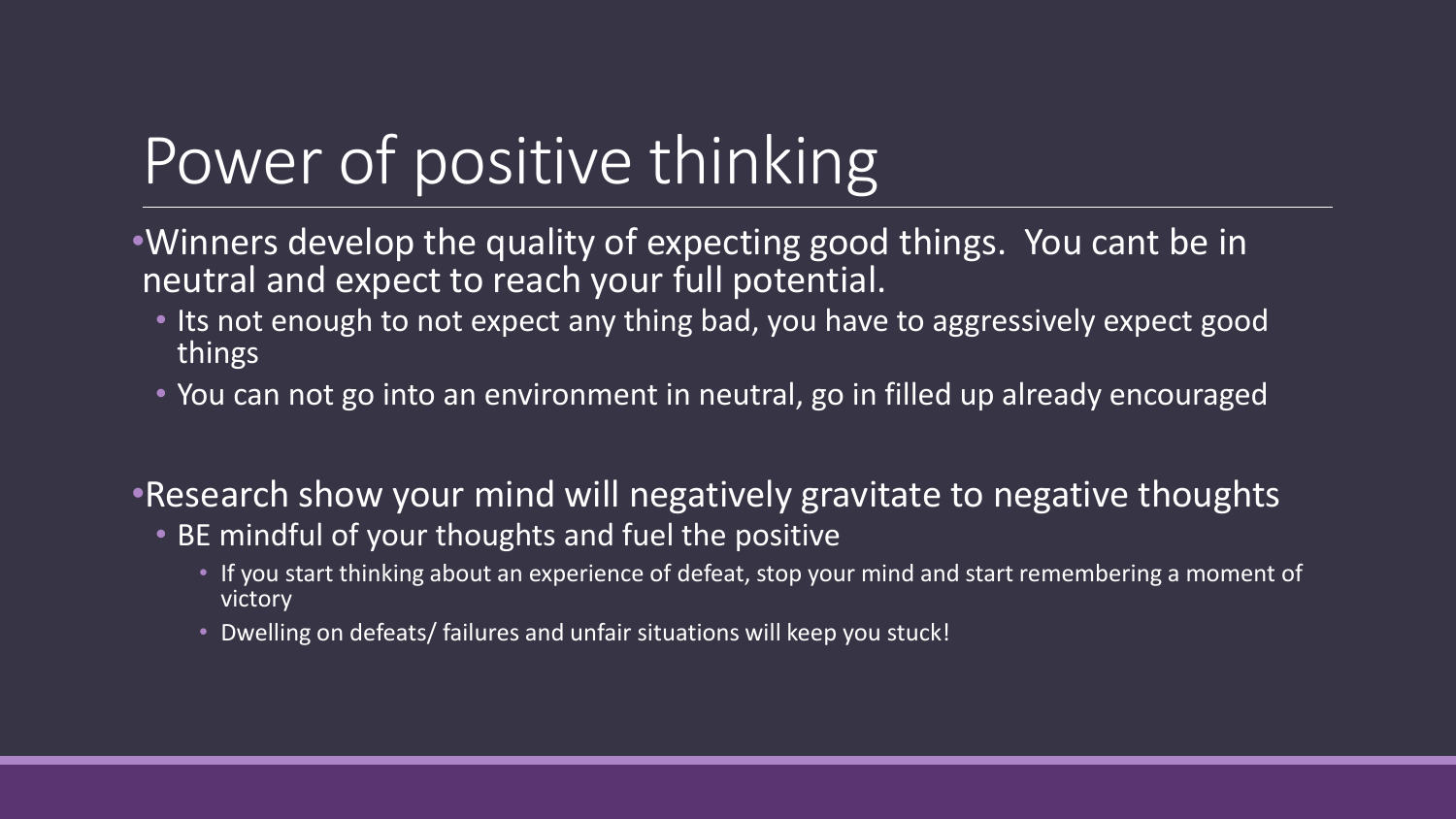# Positive thinking = Conscious attitude

Every day we get to choose our attitudes

•We can determine to be

- Happy
- •Expect great things
- •Believe we will accomplish our dreams

We can choose to be negative and

•Focus on our problems

•Dwell on what didn't work out

•Live worried and discouraged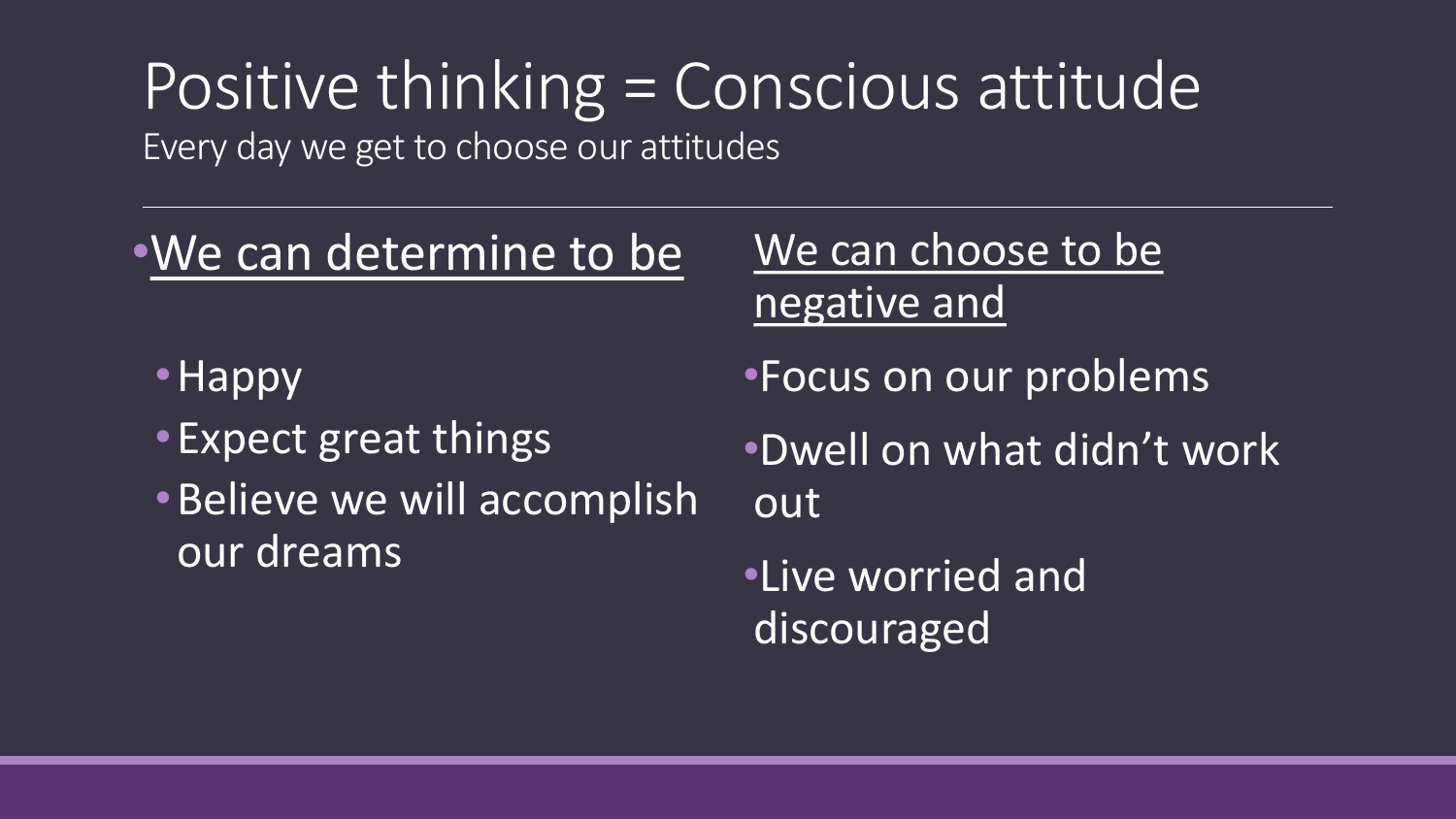### When you have a positive Mindset

•You can not be truly defeated

•You will focus on the possibilities, not the problems

•Are grateful for what they have and don't complain about what they don't have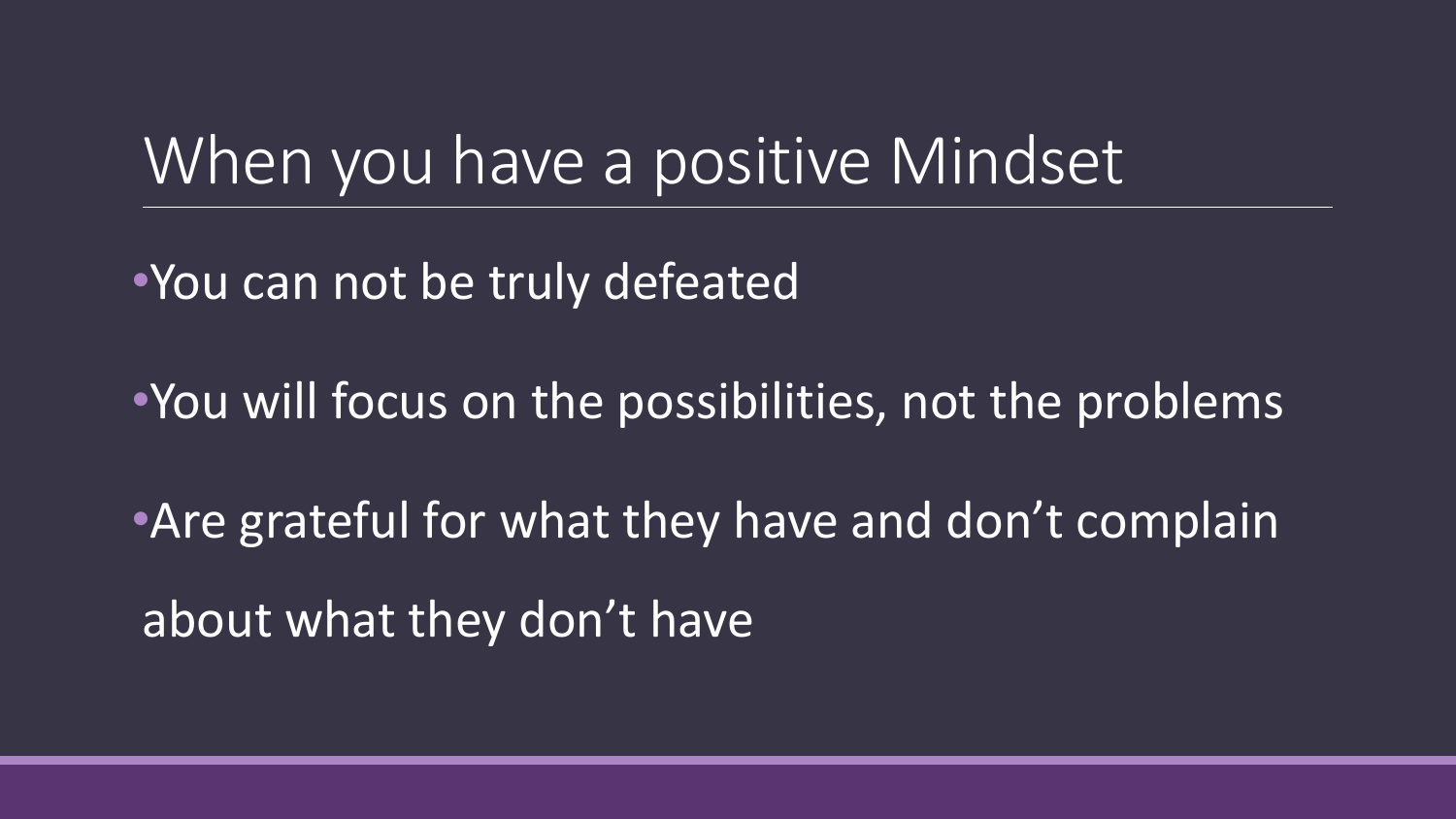Some people would love to have your problems. They would gladly trade places with you.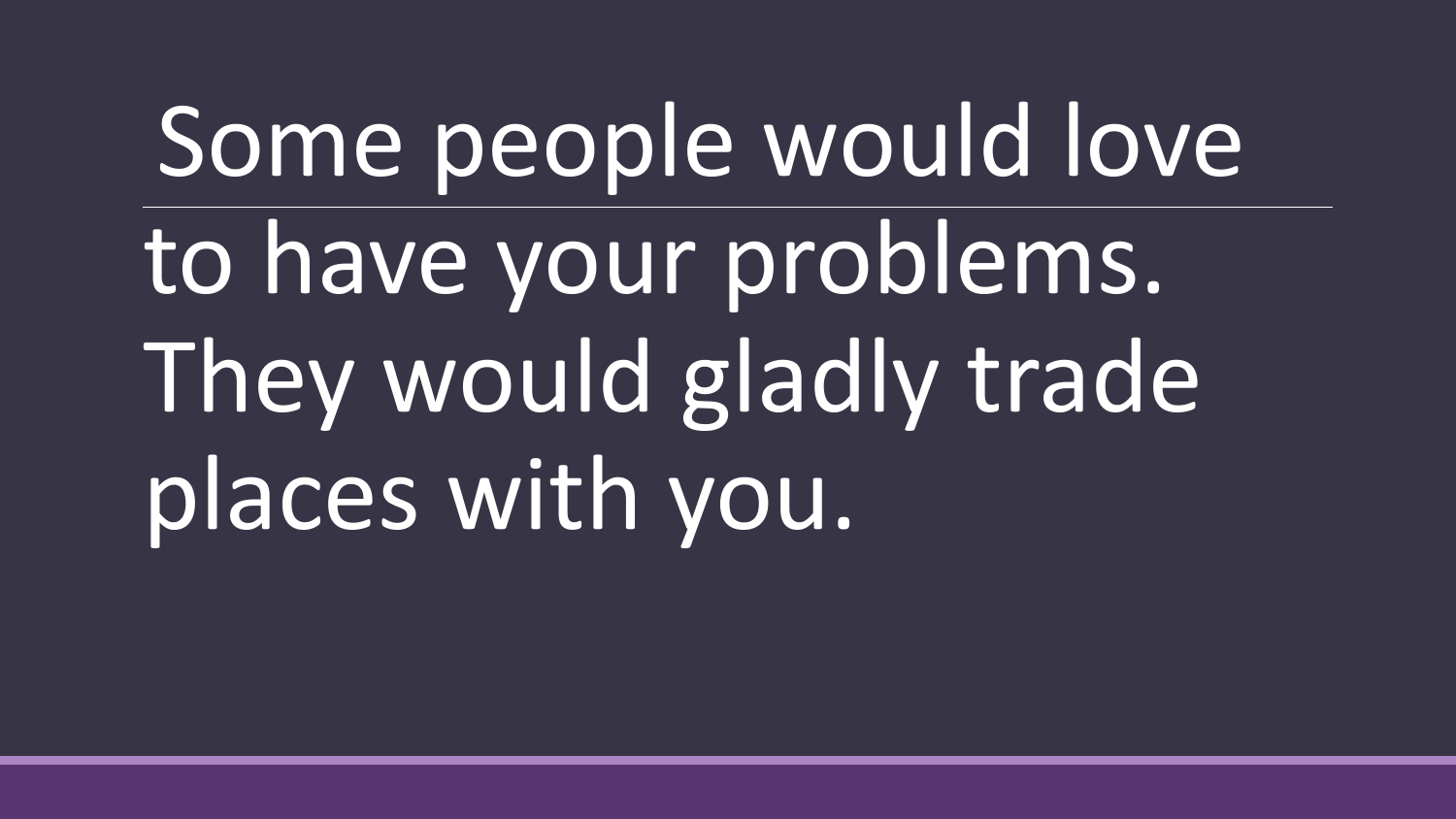# What do you do in difficult situations

#### Give up or dig in

Refuse to give up on your dreams, or concede the fight

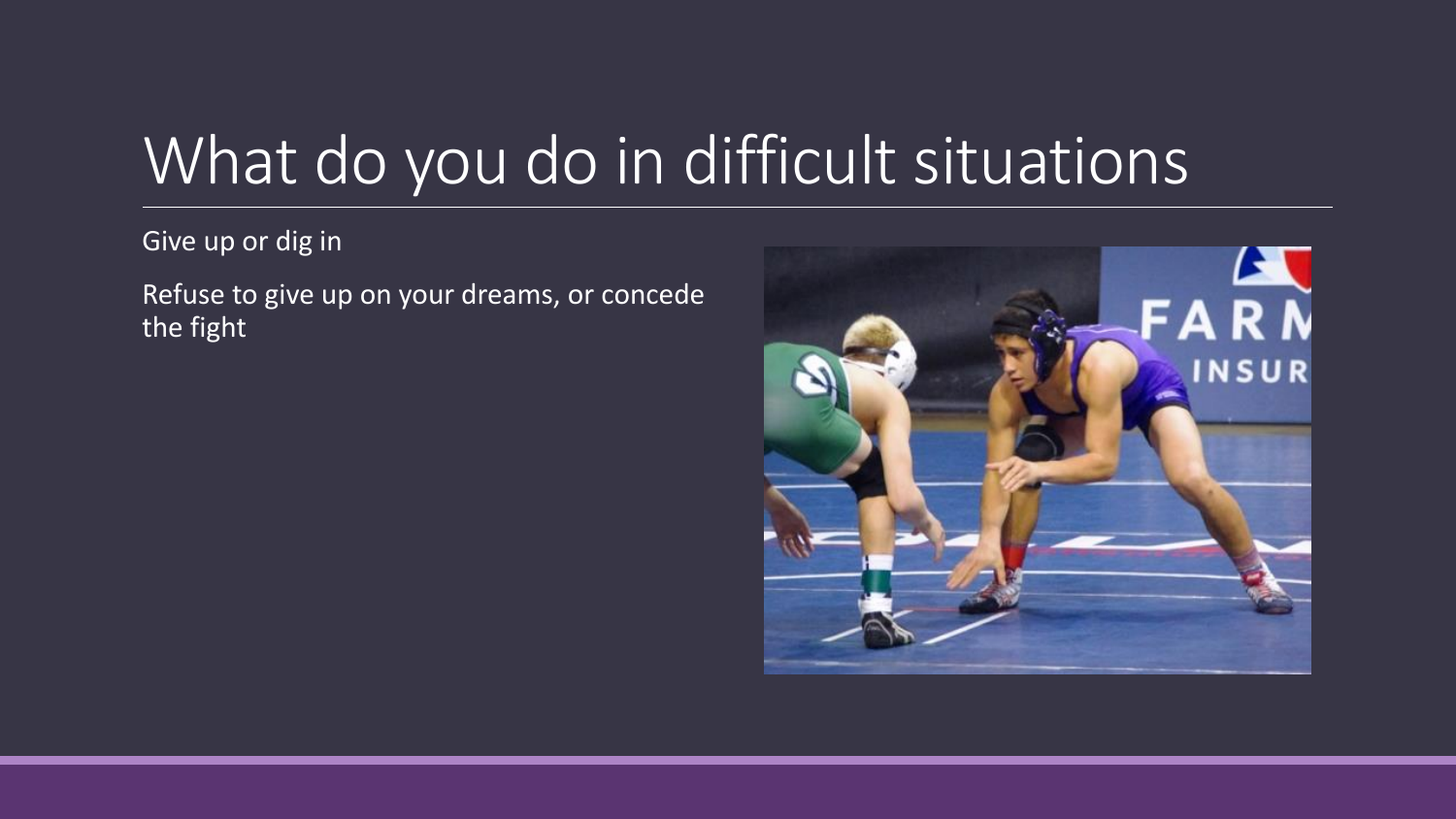#### Ibarra lost first match in round of 64 at last years state tournament

-Had to win 5 in row on back side to place

-8 Matches at state tournament

-Fought on because that was an expectation, dream he had for himself

| IBARRA, ANDREW (12) SS-5 |    | Sutter (NS)                | 34 |  |  |  |
|--------------------------|----|----------------------------|----|--|--|--|
| Righetti (SS)            | 11 | <b>MILLER</b>              | ES |  |  |  |
| MILLER, DUSTIN (12) SD-3 |    |                            | 2  |  |  |  |
| Escondido (SD)           |    | GENDREAU, JULIAN (12) SS-4 |    |  |  |  |
|                          |    |                            |    |  |  |  |

| <b>IBARRA</b>      | <b>RIG</b> | 722                |            | <b>MILLER</b> | <b>ESD</b> |                   |     | 1.0        | 997             |                            |               | 2:46 | 4.0        |
|--------------------|------------|--------------------|------------|---------------|------------|-------------------|-----|------------|-----------------|----------------------------|---------------|------|------------|
|                    |            | <b>IBARRA</b>      | <b>RIG</b> | 834           |            |                   |     |            | <b>ELIZALDE</b> | <b>BRA</b> SD <sub>1</sub> |               |      |            |
| <b>DIOKNO</b>      | <b>ELC</b> | U                  |            | 2.0 IBARRA    | <b>RIG</b> |                   |     |            |                 |                            |               |      |            |
| 611                |            | <b>ODOM</b>        | <b>SKY</b> | 2:07          |            | 3.0 <b>IBARRA</b> |     | <b>RIG</b> |                 |                            |               | 1051 |            |
| <b>PASOL</b>       | <b>LOW</b> | 723                |            | <b>NGUYEN</b> | <b>SC</b>  |                   |     | 1.0        |                 |                            |               |      |            |
|                    |            | <b>MORITA</b>      | сw         | 835           |            |                   | 942 |            | <b>IBARRA</b>   | RIG SS5                    |               |      |            |
| <b>MORITA</b>      | СW         | 11<br>o            |            | 2.0 MORITA    | СW         |                   |     |            |                 | 1.0                        |               |      |            |
| 612                |            | <b>MAHAN</b>       | <b>PV</b>  |               |            | 1.0 MORITA        |     | CW         | 998             |                            | <b>IBARRA</b> |      | <b>RIG</b> |
| <b>COVARRUBIAS</b> | КC         | 724                |            | <b>KIYONO</b> | <b>POW</b> |                   |     | 1.0        |                 |                            | <b>DEF</b>    |      | 4.0        |
|                    |            | <b>COVARRUBIAS</b> | КC         | 836           |            |                   |     |            | TURNER          | DIX SJ2                    |               |      |            |
| <b>EODEFIT</b>     |            | ol DEE             |            | 3 OIMCDANIEL  | <b>MVS</b> |                   |     |            |                 |                            |               |      |            |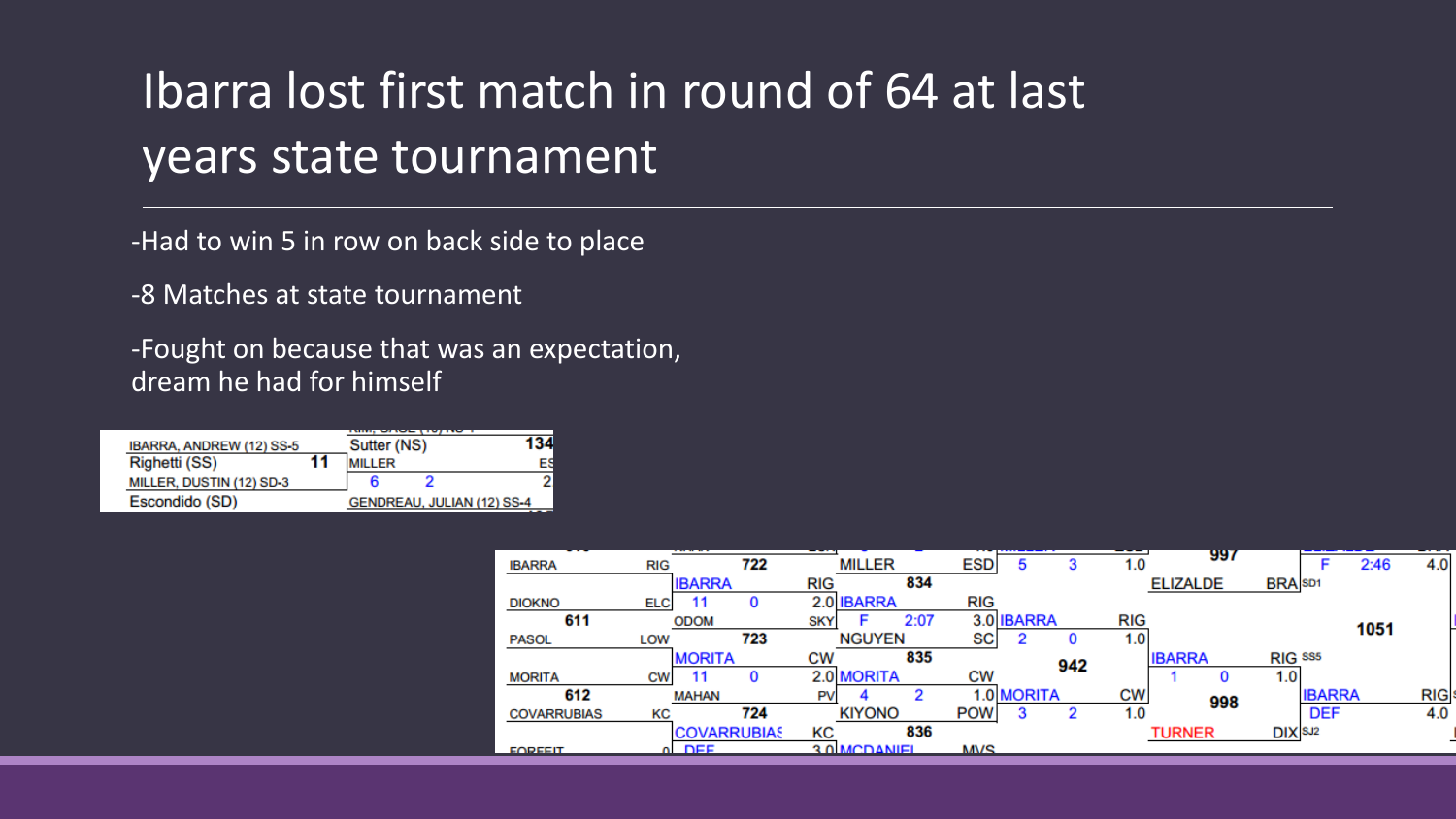### Our Goals are our expectations

- •Our expectations set the limits for our lives
- •If you expect a little you will receive a little
- •If you don't anticipate things to get better they won't

- •Don't let negative expectations limit you life
	- "I don't want to expect too much. That way if it doesn't happen I wont be disappointed…"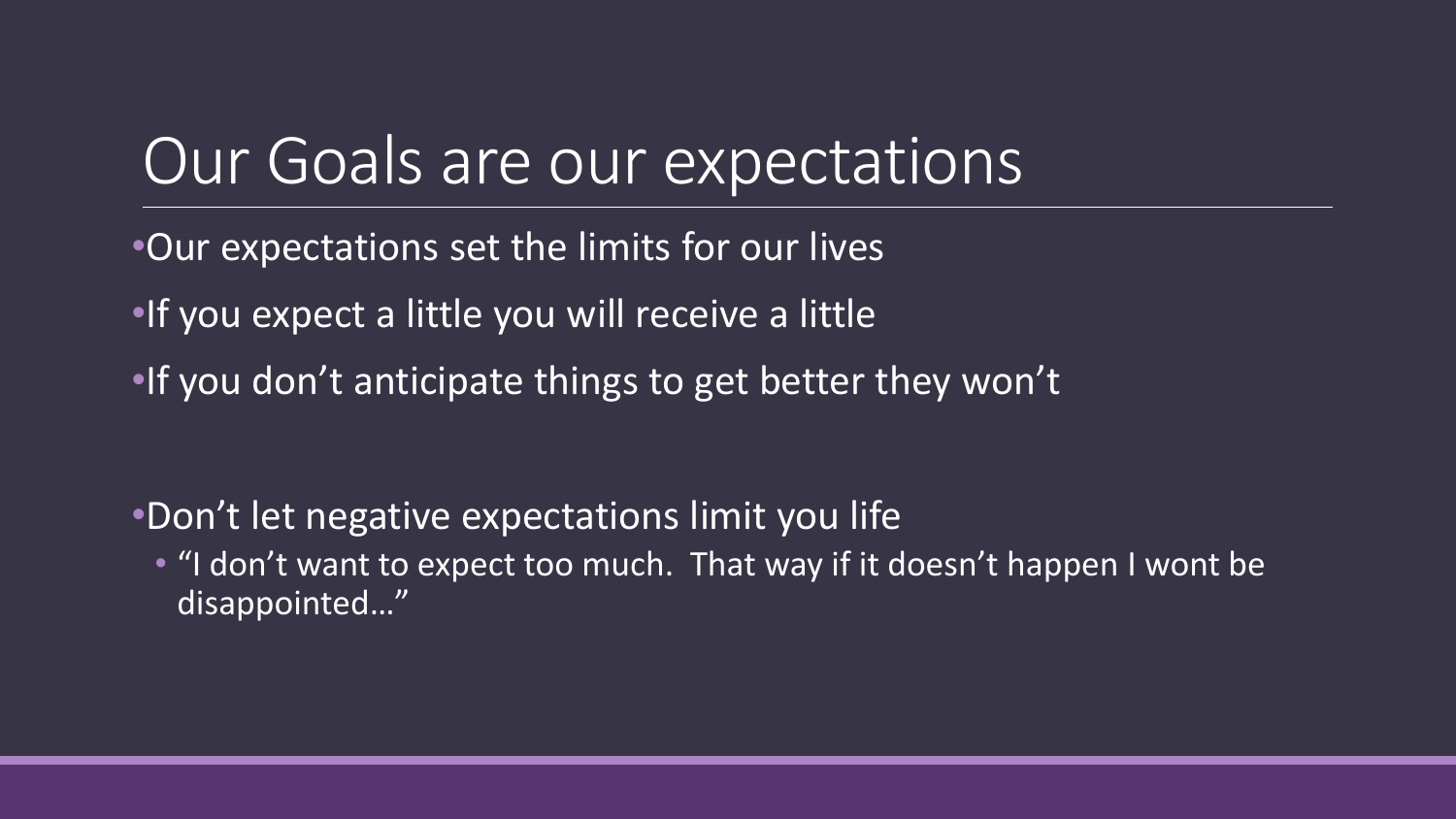# Time to fulfill our expectations

•CIF Duals Champs

• We need to be the best team there on Saturday

•League champions

- We were in the drivers seat Monday
- Still control our destiny

•Fuel up on positive and expect greatness this weekend